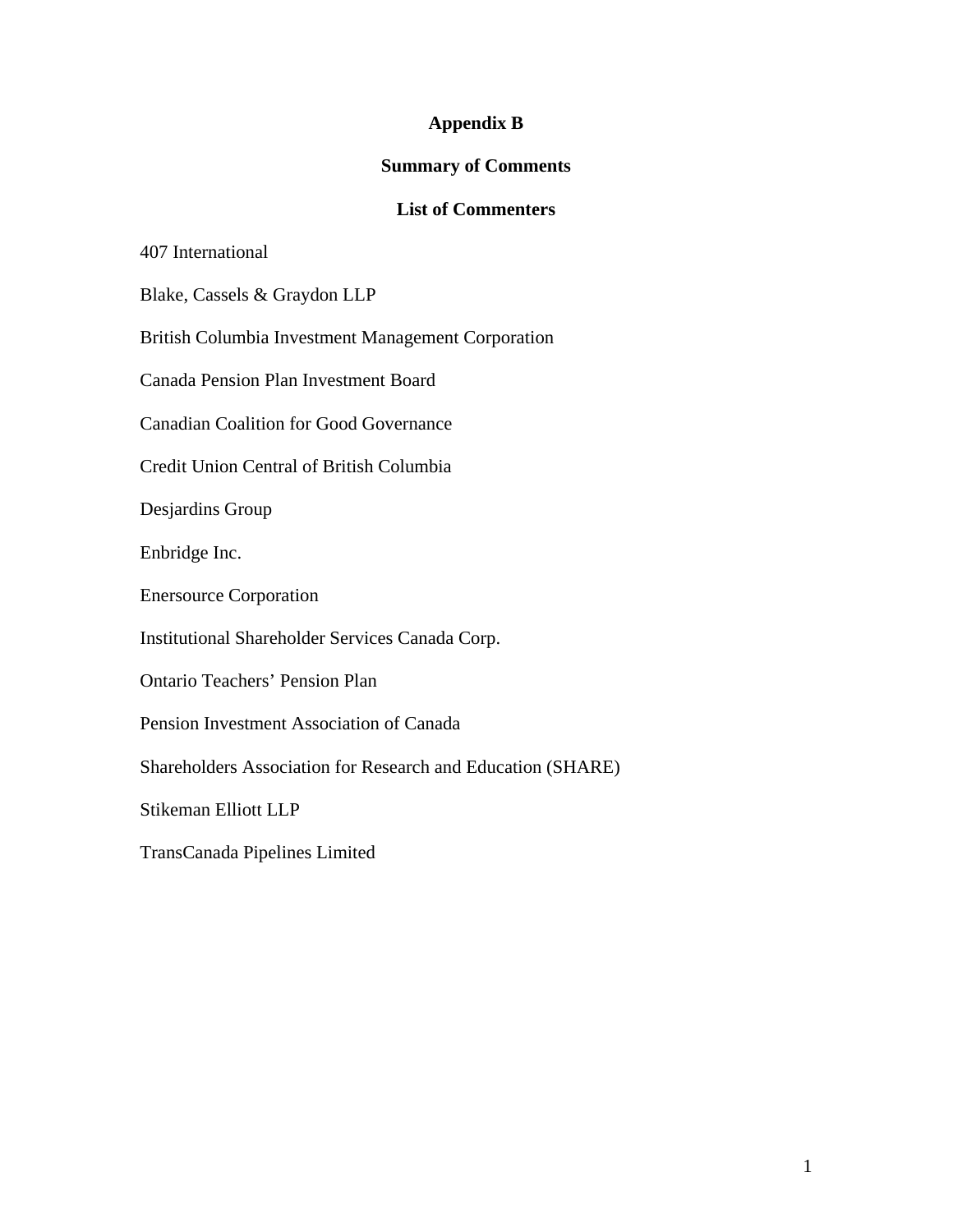## **Summary of Comments**

| <b>Issue</b>                       | <b>Summary of Comments</b>                                                                                                                                                                                                                                                                                                                                                                                                                                                                                                                                                                                                                                                                                                                                                                                                                                                                                           | <b>CSA Response</b>                                                                                                                                                                                        |
|------------------------------------|----------------------------------------------------------------------------------------------------------------------------------------------------------------------------------------------------------------------------------------------------------------------------------------------------------------------------------------------------------------------------------------------------------------------------------------------------------------------------------------------------------------------------------------------------------------------------------------------------------------------------------------------------------------------------------------------------------------------------------------------------------------------------------------------------------------------------------------------------------------------------------------------------------------------|------------------------------------------------------------------------------------------------------------------------------------------------------------------------------------------------------------|
| Report of<br>voting results        | We received responses from 10<br>commenters on this issue.<br>Eight commenters support disclosure of<br>the results of proxies received for each<br>matter voted upon, even if the vote is not<br>conducted by ballot. These commenters<br>indicated that disclosing the results of<br>proxies will provide investors with a<br>significant amount of information about<br>the items voted on and will improve the<br>transparency of voting results.<br>Two commenters stated that the results of<br>proxies voted on non-ballot initiatives<br>have no legal force, and this disclosure<br>would be inappropriate. The commenters<br>also stated that it would be misleading as it<br>would not cover shares voted in person,<br>for example.<br>One commenter believes that a ballot<br>should be held on all matters where 5% or<br>more of the shares voted are "withheld" or<br>voted "against" on the matter. | We acknowledge that the<br>majority of commenters<br>support enhanced disclosure<br>for the report of voting<br>results. We will be studying<br>the issue further.                                         |
| Definition of<br>Venture<br>Issuer | We received responses from 6 commenters<br>on this proposal. None of the commenters<br>supported the proposed change.<br>Five commenters stated that investors in<br>debt securities have different information<br>needs and primarily rely on the issuers<br>credit ratings, capacity to repay and<br>compliance with the deed of trust or<br>similar agreement.                                                                                                                                                                                                                                                                                                                                                                                                                                                                                                                                                    | As a result of the comments,<br>we decided not to proceed<br>with the proposed<br>amendment to exclude all<br>debt-only issuers with assets<br>over \$25 million from the<br>definition of venture issuer. |
|                                    | One commenter recommended that debt-<br>only venture issuers be required to file                                                                                                                                                                                                                                                                                                                                                                                                                                                                                                                                                                                                                                                                                                                                                                                                                                     |                                                                                                                                                                                                            |